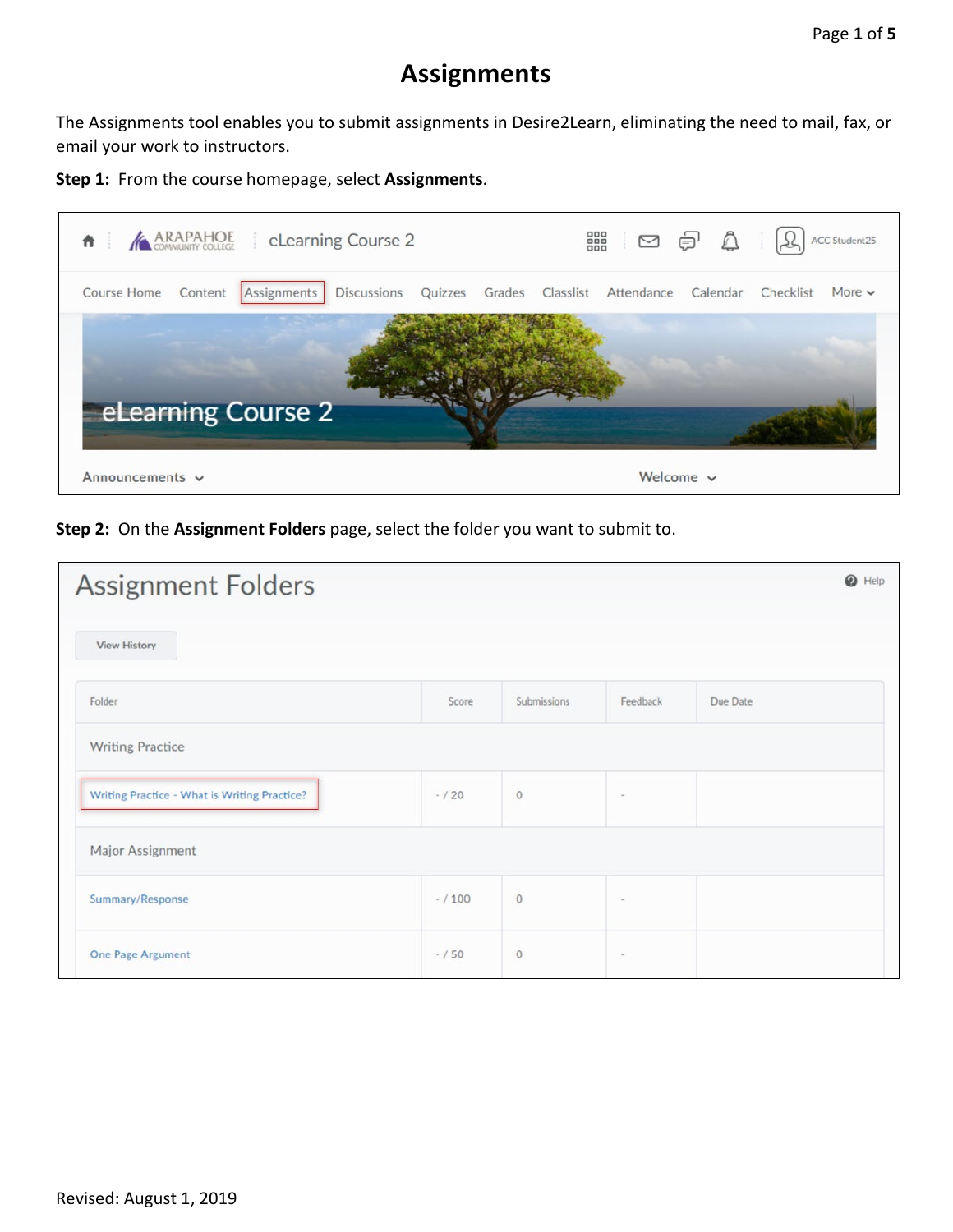**Step 3:** Select **Add a File** to browse for the file you want to submit. You can attach files from your local computer or storage device.



|   | My Computer            | ⋗                  |
|---|------------------------|--------------------|
| в | My Locker              | ⋋                  |
|   | <b>SE</b> Group Locker | >                  |
|   | © OneDrive Files       |                    |
|   | Cancel                 | Ĥ<br>$\frac{1}{2}$ |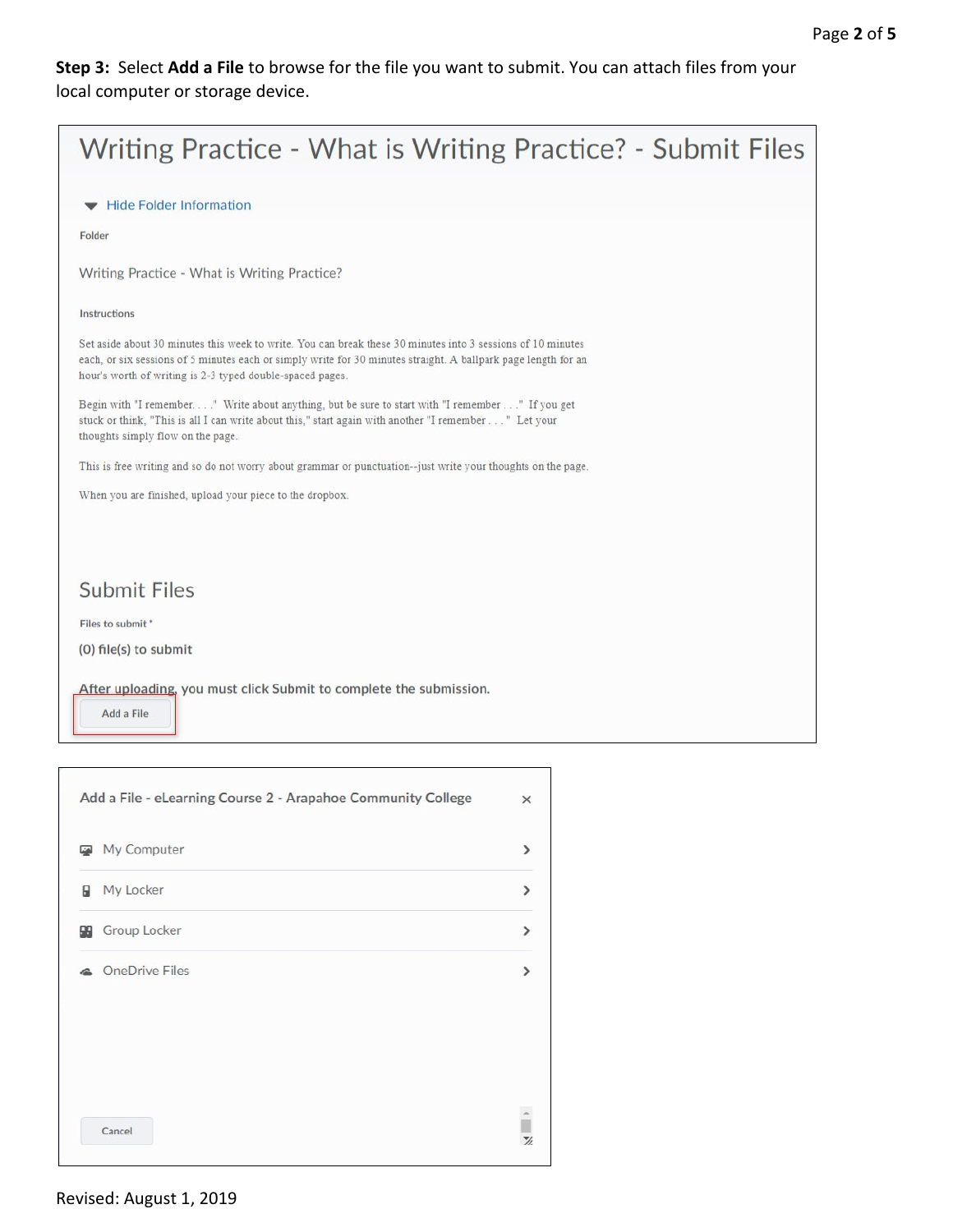**Step 4**: Once you have selected the file you want to submit, select **Add**.

| <b>P</b> Upload | Drop files here, or click below! |  |
|-----------------|----------------------------------|--|
|                 | The Speech Lab.docx (13.2 KB) X  |  |
|                 |                                  |  |
|                 |                                  |  |
|                 |                                  |  |
|                 |                                  |  |

**Step 5:** Enter an optional comment if desired, then select **Submit.** Comments are only to communicate with your instructor and are not mandatory. Assignments cannot be submitted through the **Comments** area.

| <b>Submit Files</b>                                                                                                                                                                                                                                                                         |   |                      |                          |  |    |
|---------------------------------------------------------------------------------------------------------------------------------------------------------------------------------------------------------------------------------------------------------------------------------------------|---|----------------------|--------------------------|--|----|
| Files to submit *                                                                                                                                                                                                                                                                           |   |                      |                          |  |    |
| (1) file(s) to submit                                                                                                                                                                                                                                                                       |   |                      |                          |  |    |
| After uploading, you must click Submit to complete the submission.<br>Add a File                                                                                                                                                                                                            |   |                      |                          |  |    |
| The Speech Lab.docx (13.2 KB) X<br>Source: My Computer                                                                                                                                                                                                                                      |   |                      |                          |  |    |
| Comments                                                                                                                                                                                                                                                                                    |   |                      |                          |  |    |
| $\overline{+}\Xi$<br>這<br>$\overline{+}\, \Xi$<br>$\sigma^{\!\mathcal{O}}$<br>$\underline{\cup}$<br>B<br>$\boldsymbol{I}$<br>Font Famil<br>Size<br>$\mathbf{z}$<br>$\circ$<br>Paragraph<br>$\checkmark$<br>$\checkmark$<br>$\blacktriangledown$<br>$\blacktriangledown$<br>٠<br>$\check{~}$ | п | $\mathbf{v}$         | 騦                        |  |    |
|                                                                                                                                                                                                                                                                                             |   |                      |                          |  |    |
|                                                                                                                                                                                                                                                                                             |   |                      |                          |  |    |
|                                                                                                                                                                                                                                                                                             | A | $\ddot{\mathcal{D}}$ | $\omega$ is $\mathbb{R}$ |  | h. |
|                                                                                                                                                                                                                                                                                             |   |                      |                          |  |    |
| <b>Submit</b><br>Cancel                                                                                                                                                                                                                                                                     |   |                      |                          |  |    |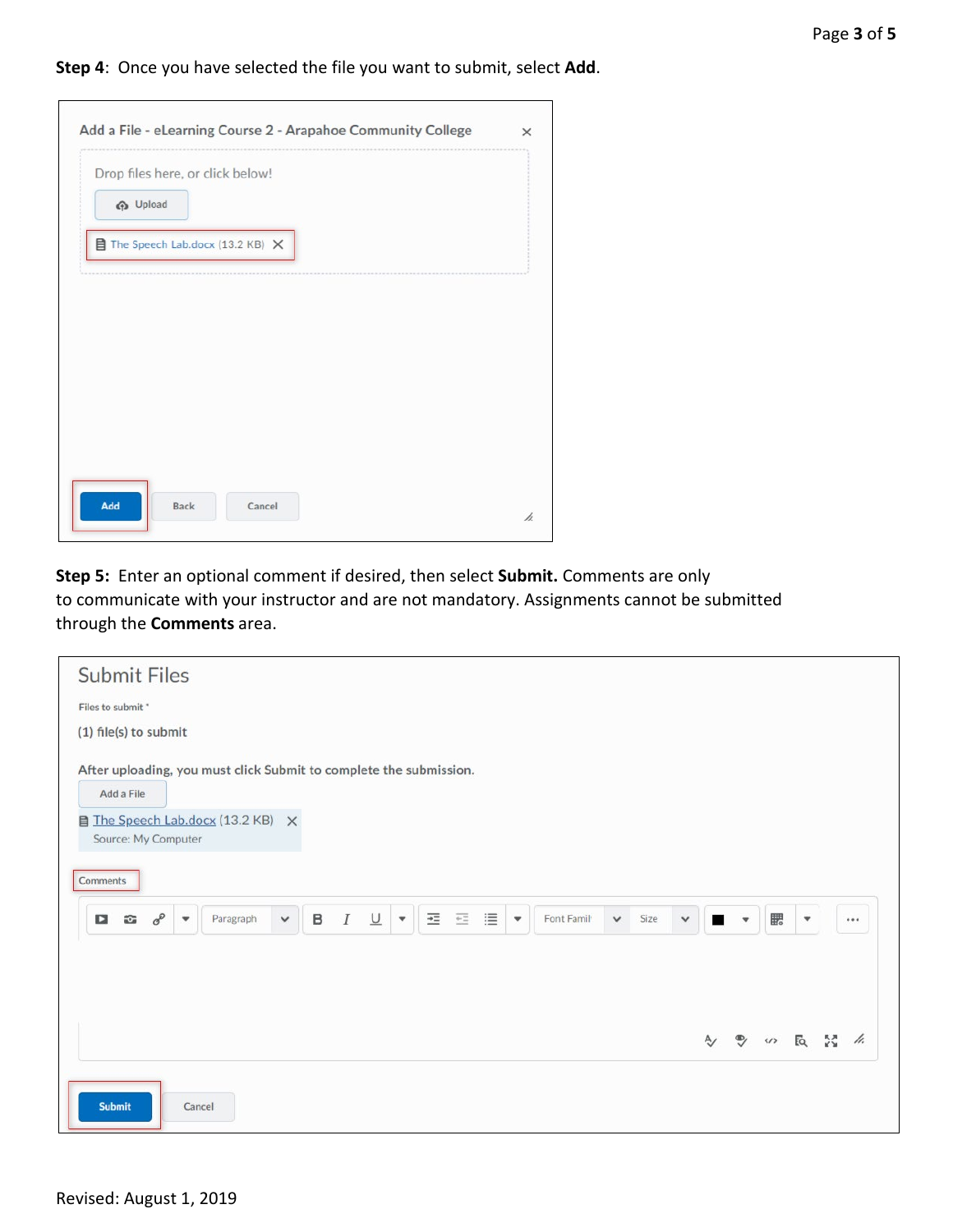**Step 6:** After submitting your assignment you will see the **Review Assignment Submission** page. You can check the submission details and confirm that a confirmation email has been sent to your student email account. Select **Done** to exit the page.

| <b>Review Assignment Submission</b>                                                                                                                                                                                                                                                                                               |
|-----------------------------------------------------------------------------------------------------------------------------------------------------------------------------------------------------------------------------------------------------------------------------------------------------------------------------------|
| File submission successful<br>Submission ID                                                                                                                                                                                                                                                                                       |
| 13909974                                                                                                                                                                                                                                                                                                                          |
| Submitted Files<br>■ Alternate Text Examples.docx (407.87 KB)                                                                                                                                                                                                                                                                     |
| Comments                                                                                                                                                                                                                                                                                                                          |
| Folder<br>Summary/Response                                                                                                                                                                                                                                                                                                        |
| <b>Submission Date</b><br>Jun 18, 2019 11:32 AM                                                                                                                                                                                                                                                                                   |
| Submitted By<br>ACC Student25                                                                                                                                                                                                                                                                                                     |
| <b>Total File Size</b><br>407.87 KB                                                                                                                                                                                                                                                                                               |
| Email Status<br><b>Confirmation Email Sent Successfully</b>                                                                                                                                                                                                                                                                       |
| Instructions                                                                                                                                                                                                                                                                                                                      |
| Read"Why Bother?" by Michael Pollan in your Allyn & Bacon text pp. 114 - 119.                                                                                                                                                                                                                                                     |
| Write a Summary/Response Essay 3-5 pages in length.                                                                                                                                                                                                                                                                               |
| NOTE: Pay close attention to Figure 5.2 on p. 111 in Allyn and Bacon.                                                                                                                                                                                                                                                             |
| • Summarize the article's argument(s).<br>• State your position o this issue (your thesis).<br>• Explain why you have taken the position you have taken.<br>• Support your position with specific examples from your own experience,<br>observation or outside reading.<br>• Organize your ideas carefully.<br>• Write the essay! |
| View History<br><b>Upload More Files</b><br><b>Done</b>                                                                                                                                                                                                                                                                           |

Revised: August 1, 2019